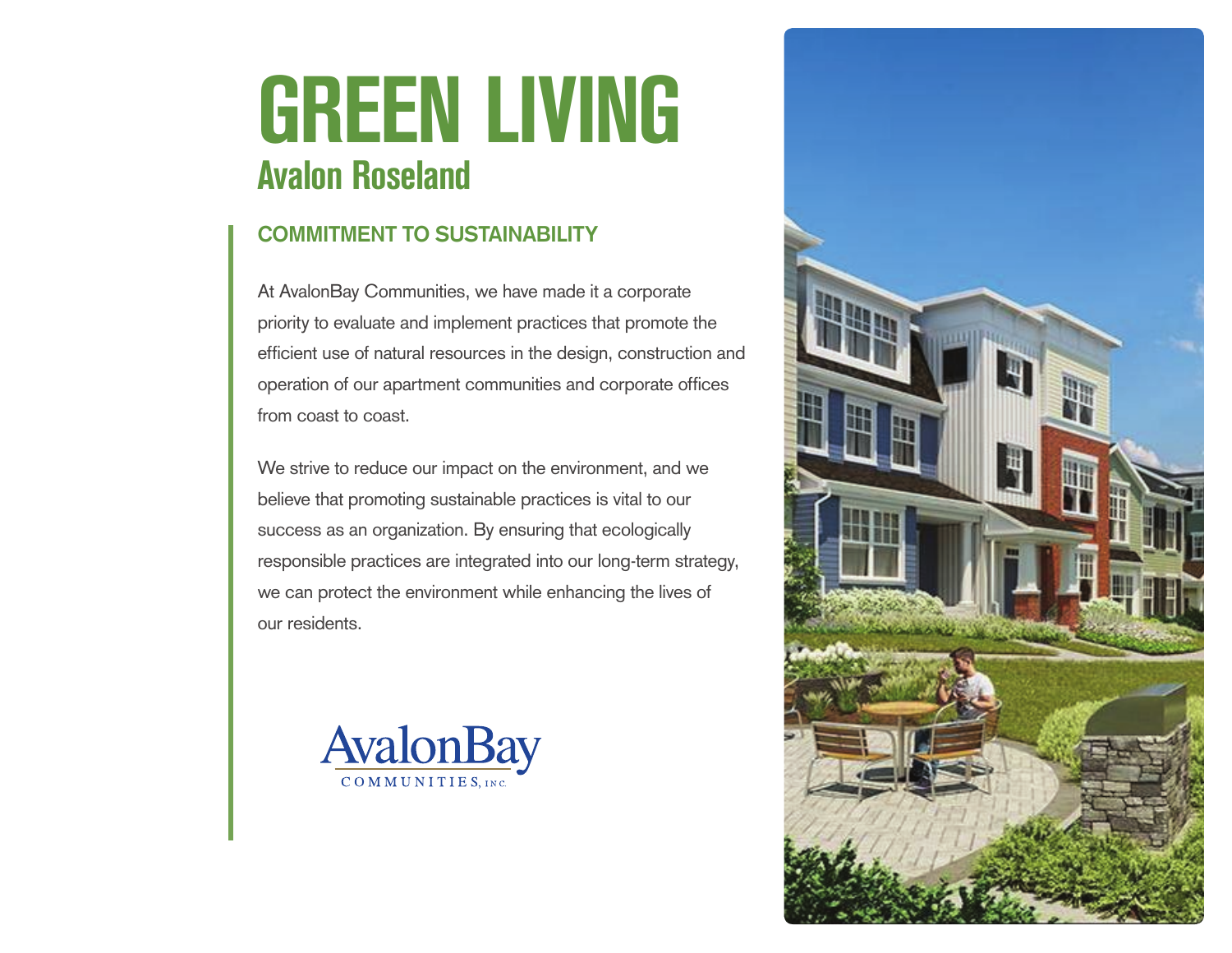## **Smart design. Smarter savings.**

Eco-friendly design is also people friendly. And both are important to us. Our apartment homes are designed with sustainability in mind, so you can live in an environment that's lighter on the planet and its resources.

#### **Energy Efficiency**

- **•** Designed to the New Jersey Energy Efficient Homes Standard
- **•**  Energy efficient windows
- **•**  Programmable thermostats in apartments
- Timer/motion sensors in clubhouse bathrooms
- **•**  ENERGY STAR® appliances
- **•**  Fluorescent or LED lighting in place of incandescent in common areas and fluorescent or LED lighting in integral garages

#### **Water Usage**

- **•**  Low-flow shower heads in apartments and common areas, low-flow bath and kitchen faucets in apartments, common areas and back-of-house
- High-efficiency toilets in apartments and highefficiency toilets and waterless or low-flow urnials in common areas and back-of-house
- **•**  High efficiency tankless water heaters
- Non-invasive plant species used on grounds

#### **Transportation, Re-Use & Air Quality**

- **•**  Low-VOC adhesives and sealants, low-VOC carpet, low-VOC paint
- **•**  100% smoke-free living
- **•**  Recycling program for residents
- **•**  Electric Vehicle Charging Outlet (240V/20 Amp) in select integral garages

Visit **AvalonGreenLiving.com** for more information about our sustainability efforts.

> $\boldsymbol{\mathsf{Z}}$ AVALON

### **Estimated annual energy use for Avalon Roseland Typical One-Bedroom Townhome**

**Typical New Apt. Home \$252\*in potential annual savings 130 Electricity 4,037 kWh 445 Therms Gas 0 Score Typical Older Apt. Home Zero-Energy Apartment 85 75 Energy Star® Standard 77 This Apartment Home's Average Score**

\*All calculations and potential savings are based on averages, and may vary based on such factors as region, building code, floor plans, location, rates and other factors. This information is provided for general reference only and should not be relied upon for budgeting purposes. Specific rates and data used in calculations are available upon request. Estimated annual savings of \$252.

© January 2015, AvalonBay Communities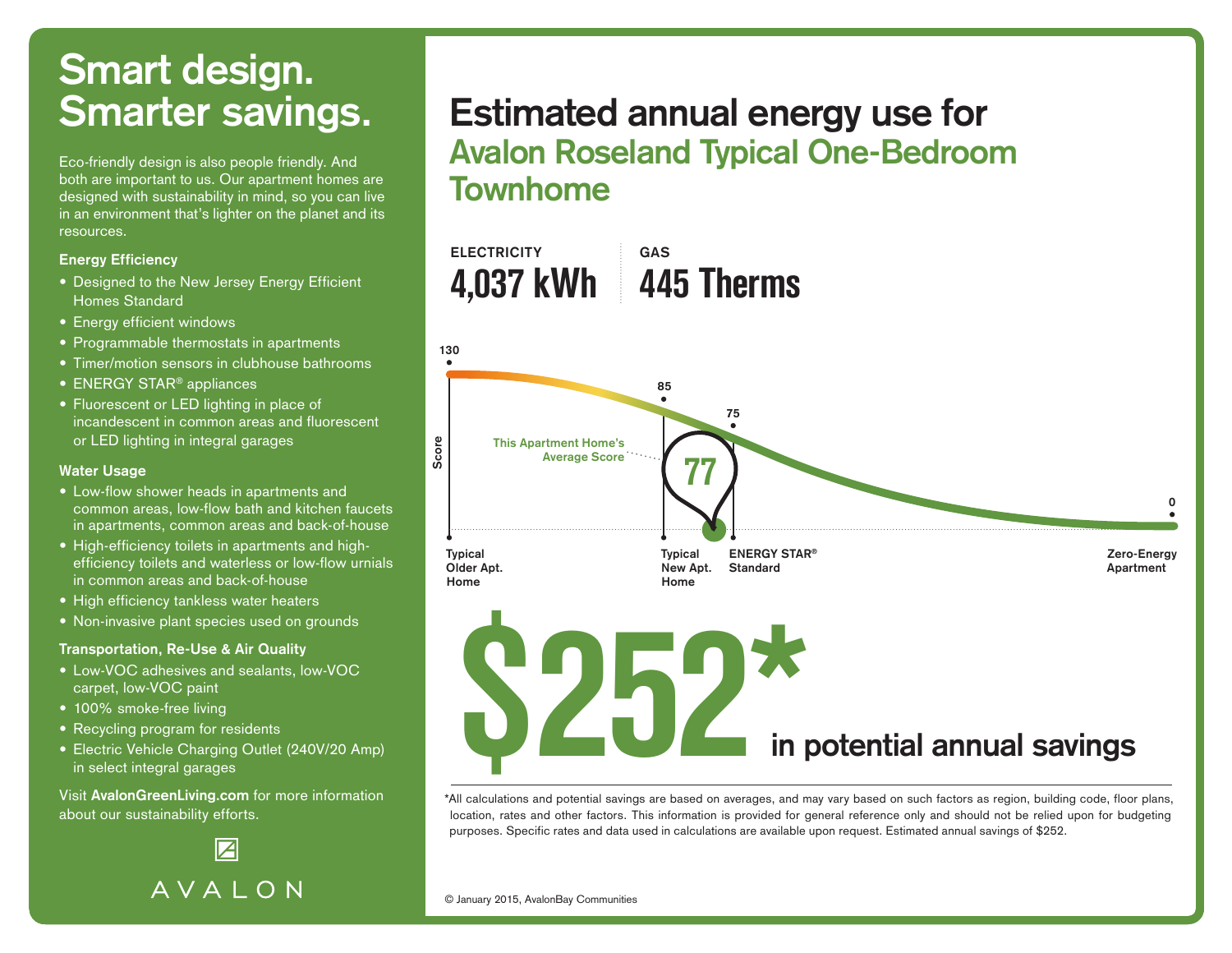## **Smart design. Smarter savings.**

Eco-friendly design is also people friendly. And both are important to us. Our apartment homes are designed with sustainability in mind, so you can live in an environment that's lighter on the planet and its resources.

#### **Energy Efficiency**

- **•** Designed to the New Jersey Energy Efficient Homes Standard
- **•**  Energy efficient windows
- **•**  Programmable thermostats in apartments
- Timer/motion sensors in clubhouse bathrooms
- ENERGY STAR<sup>®</sup> appliances
- **•**  Fluorescent or LED lighting in place of incandescent in common areas and fluorescent or LED lighting in integral garages

#### **Water Usage**

- **•**  Low-flow shower heads in apartments and common areas, low-flow bath and kitchen faucets in apartments, common areas and back-of-house
- High-efficiency toilets in apartments and highefficiency toilets and waterless or low-flow urnials in common areas and back-of-house
- **•**  High efficiency tankless water heaters
- Non-invasive plant species used on grounds

#### **Transportation, Re-Use & Air Quality**

- **•**  Low-VOC adhesives and sealants, low-VOC carpet, low-VOC paint
- **•**  100% smoke-free living
- **•**  Recycling program for residents
- **•**  Electric Vehicle Charging Outlet (240V/20 Amp) in select integral garages

Visit **AvalonGreenLiving.com** for more information about our sustainability efforts.

> $\boldsymbol{\mathsf{Z}}$ AVALON

### **Estimated annual energy use for Avalon Roseland Typical Two-Bedroom Townhome**

**Typical New Apt. Home \$425\*in potential annual savings 130 Electricity 5,429 kWh Gas 685 Therms 0 Score Typical Older Apt. Home Zero-Energy Apartment 85 75 Energy Star® Standard 78 This Apartment Home's Average Score**

\*All calculations and potential savings are based on averages, and may vary based on such factors as region, building code, floor plans, location, rates and other factors. This information is provided for general reference only and should not be relied upon for budgeting purposes. Specific rates and data used in calculations are available upon request. Estimated annual savings of \$425.

© January 2015, AvalonBay Communities